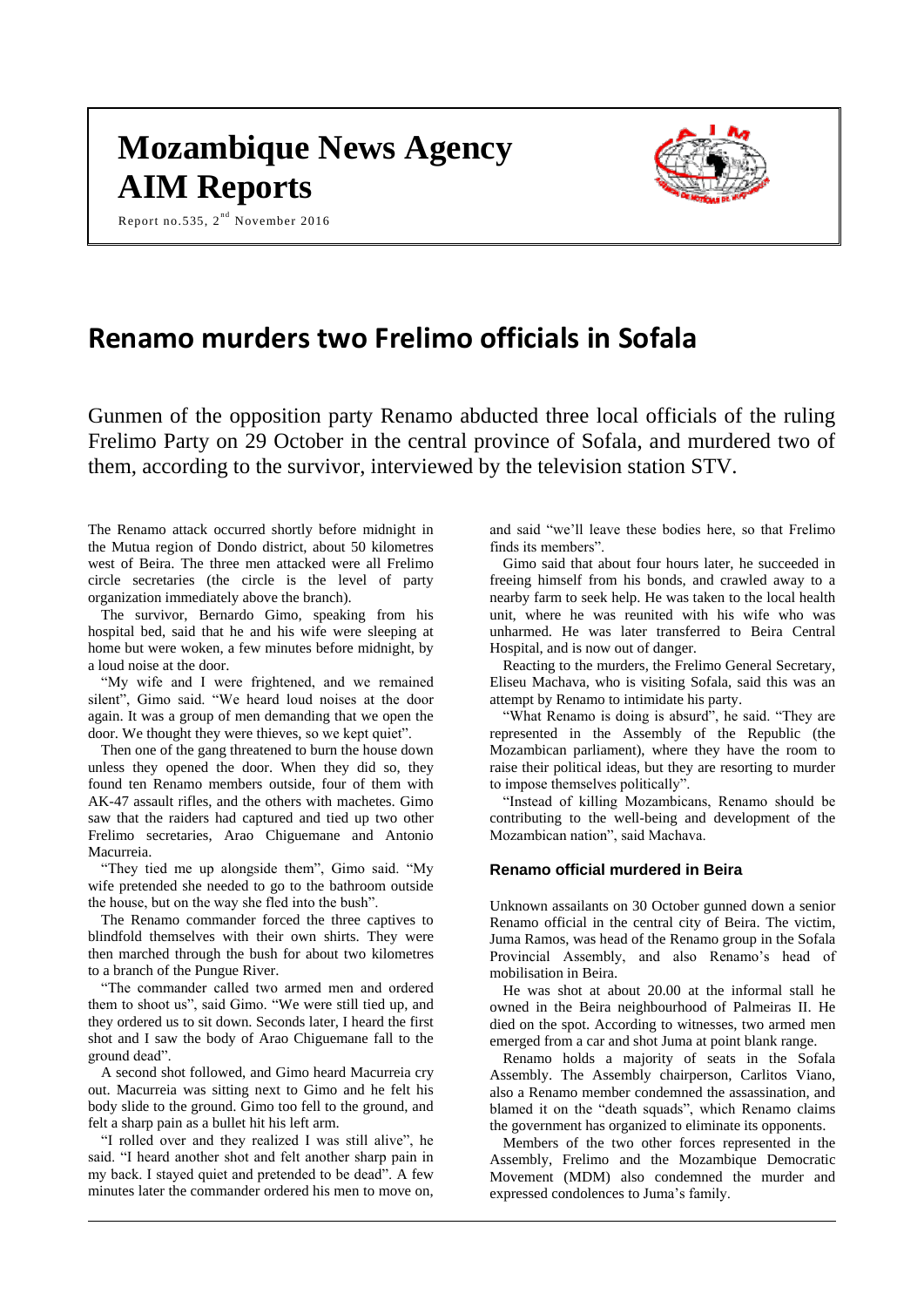#### **No breakthrough in talks**

The fourth round in the current dialogue between the Mozambican government and Renamo ended on 28 October, with no tangible results, and no sign of an end to Renamo's insurrection, mainly affecting the central provinces.

A brief statement read out by the coordinator of the international mediating team, European Union representative Mario Raffaelli, said that the mediators have proposed to the government and Renamo delegations that "a package of principles on decentralization should be sent to the Assembly of the Republic (the Mozambican parliament), as well as a road map for dealing with the other points on the agenda".

Both sides, Raffaelli added, have agreed to present a formal response to this proposal when the next round of talks starts, probably on 10 November.

That is less than six weeks before the end of the current sitting of the Assembly on 20 December. It seems most improbable that the Assembly could debate and pass the constitutional amendments and new or amended legislation that will form part of the decentralization package in the time available – especially as this parliamentary sitting must also pass the government's plan and budget for 2017, and has a couple of dozen other items on its crowded agenda.

Raffaelli announced that on 27 October the Renamo delegation had handed over "the final part of the documentation on its proposals concerning the question of the Defence and Security Forces" – but he gave no hint of the content of these proposals.

Raffaelli thought it "very important" that state institutions, up to and including President Filipe Nyusi, as well as civil society organisations had condemned the assassination on 9 October of a member of the Renamo delegation to the talks, Jeremias Pondeca.

Also important, he added, was that both delegations "reiterated their willingness to continue the dialogue for peace, which is the best response to this violent act".

The mediators changed their approach during the fourth round – instead of full meetings of the Government/Renamo Joint Commission, they prioritized bilateral meetings, on one day with the Renamo side, and on the next with the government delegation. Raffaelli said the idea was "to look at the various positions in depth and thus facilitate identification of a common basis".

A further proposal from the mediators was "to link the solution of political matters and a truce". Raffaelli said that both delegations accepted this.

Raffaelli also said that on 22 October he had gone to the central district of Gorongosa, in an attempt to speak face to face with Renamo leader Afonso Dhlakama. But Dhlakama then phoned him up and told him not to come, because the appropriate security conditions supposedly did not exist. Raffaelli denied claims that he had come under attack.

#### **Rhino horns seized at Maputo airport**

The Mozambican authorities on 30 October seized eight rhino horns in a suitcase at Maputo International Airport.

The Maputo city police spokesperson, Orlando Mudumane, told reporters that the eight horns weighed 8.8 kilos. The owner of the horns was a Vietnamese citizen, and he was intending to take them to Vietnam. When he saw that the suitcase had been seized, the owner fled. Mudumane said the police are now attempting to locate him.

Since both species of African rhinos, the black and the white, are believed to be extinct in southern Mozambique, it is likely that the eight horns were hacked from rhinos poached in South Africa.

In Vietnam Rhino horn is believed to cure ailments ranging from hangovers to cancer. The price of rhino horn is estimated at US\$60,000 per kilo – much more expensive than gold (the current gold price is US\$44,133 a kilo).

# **Bus fares rise in Manica**

The authorities in the central province of Manica have yielded to pressure from transport operators and have agreed to an increase in fares that minibus owners can charge for journeys between districts.

The Manica Provincial Association of Transporters (ATPM) in August announced a 25 per cent fare rise – but had to withdraw this when the provincial government objected. At the time ATPM justified the proposed fare rise by citing the depreciation of the metical against the US dollar. Since all the minibuses and their spare parts are imported, the depreciation significant increases the costs for the operators.

The Manica Provincial Directorate of Transport and Communications has dropped its opposition to the fare rise because of the recent increase in fuel prices. In October the price of petrol rose by 5.3 per cent, and the price of diesel (the fuel used by most minibuses) rose by 24.5 per cent.

The fuel subsidy offered to transporters only covers urban passenger transport. There is no subsidy for inter-district transport, and so the fuel price rises was a blow to the minibus owners.

A 25 per cent rise means the price of a return trip from the provincial capital Chimoio to the adjacent district of Gondola goes up from 40 to 50 meticais (from 53 to 66 US cents).

#### **Agreement signed on Zambezia solar power**

The company Scatec Solar and the Norwegian Development Fund (Norfund) on 31 October in Maputo signed a contract guaranteeing the sale of solar power to the publicly owned Mozambican electricity company, EDM, for a 25-year period.

The contract was signed at a ceremony attended by the visiting Norwegian Foreign Minister Børge Brende and by the Mozambican Minister of Mineral Resources and Energy, Leticia Klemens.

The project will be the first large-scale solar energy production plant in Mozambique, and will be located in the city of Mocuba in the central province of Zambezia. With an installed capacity of 40 megawatts it is expected to supply 77,000 megawatt-hours per year to about 175,000 homes.

A shareholders agreement was also signed between KLP Norfund Investments AS (22.5 percent), Scatec Solar (52.5 percent) and EDM (25 percent), involving an estimated cost of US\$84 million.

The project will be financed with US\$64 million (76 per cent) from the International Finance Corporation of the World Bank group. The remainder will be guaranteed by the shareholders; EDM's part will be borne by the Norwegian government through a grant.

Scatec Solar also reported that the financial part of the project is nearly concluded. Construction of the solar power installation should begin in the first quarter of 2017 and be finished in December.

This is a condensed version of the AIM daily news service – for details contact [pfauvet@live.com](mailto:pfauvet@live.com)

\_\_\_\_\_\_\_\_\_\_\_\_\_\_\_\_\_\_\_\_\_\_\_\_\_\_\_\_\_\_\_\_\_\_\_\_\_\_\_\_\_\_\_\_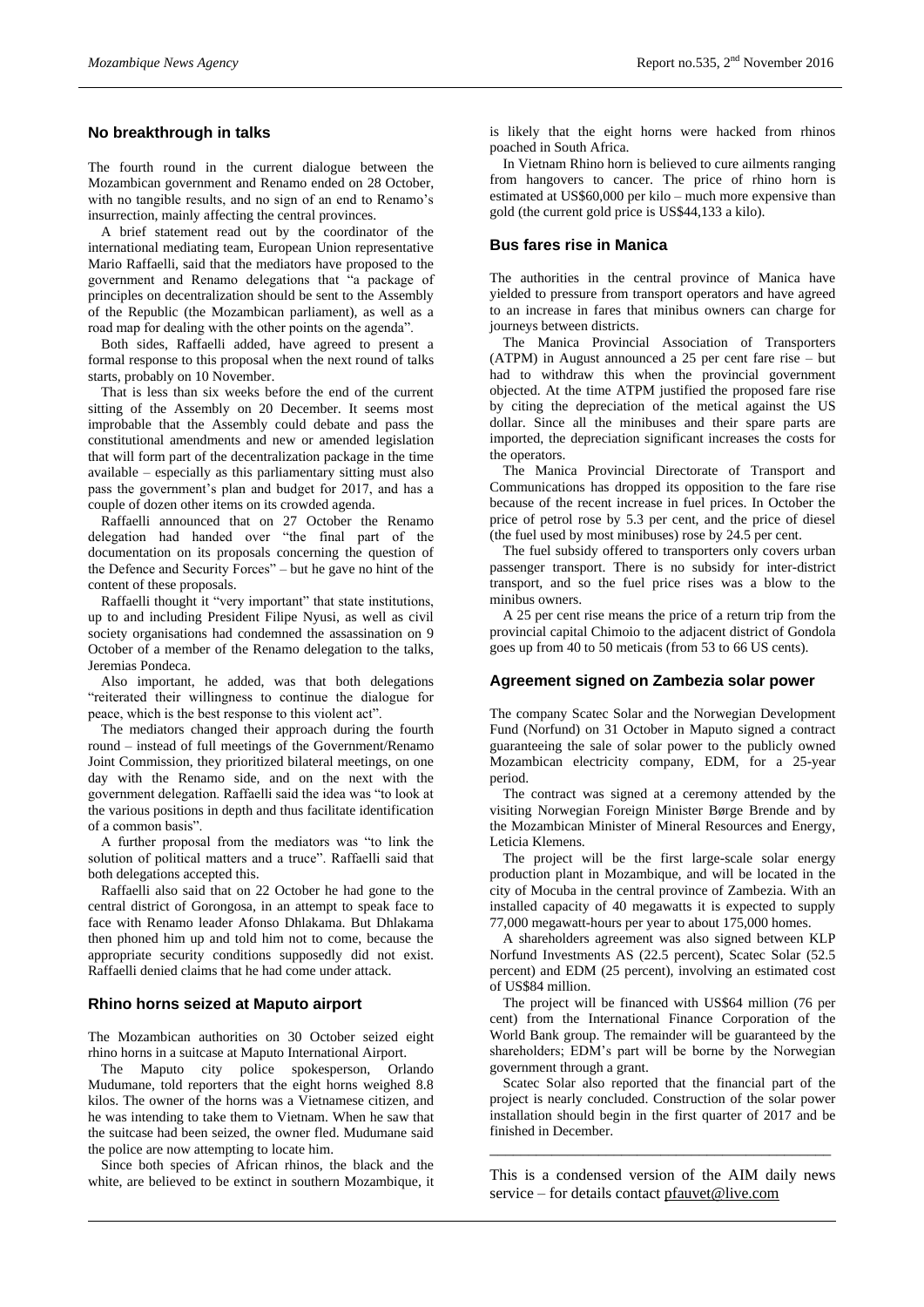# **Electricity prices rise**

Mozambique's publicly-owned electricity company, EDM, on 1 November increased its prices by between 27 and 40 per cent.

The chairperson of the EDM board, Mateus Magala, said that the price rises were essential "in order to mobilize resources to ensure universal access to electricity by 2030".

Magala said that, with a general tariff equivalent to 5.3 US cents per kilowatt hour, Mozambican electricity was the cheapest in the region. In other members of SADC (Southern African Development Community), electricity cost 12.5 US cents per kilowatt-hour, which made further investment possible, and thus greater access to electricity.

He warned that further price increases are likely so that Mozambican electricity prices can converge with those of the rest of the region by 2019. Magala insisted that electricity for the poorest strata of society would continue to be subsidized.

Interviewed in the daily "O Pais", EDM spokesperson Luis Amado, pointed out that EDM is still selling its power below cost. The company, he said, pays between nine and ten US cents for each kilowatt-hour, but was then selling the power on to its clients for not much more than half this amount. Even with the current rise in the general tariff to 7.6 US cents per kilowatt-hour "we are still below the desired level".

"But we can't make substantial increases all at once", Amado said. "It has to be gradual and we are trying to reach a tariff that reflects the costs".

He added that currently EDM only covers 27 per cent of the Mozambican population. The challenge facing the company was to reach 100 per cent. "We are still a long way from that", said Amado, "and for this to happen EDM must have the capacity to invest".

EDM is facing the consequences of the electricity price freeze that was in force from 2010 to 2015. The previous government, under President Armando Guebuza, was faced with riots over price rises in September 2010, and reacted with a variety of subsidies and price freezes on essential goods and services

For five years EDM was unable to put up its prices, despite its board repeatedly warning the government that the situation was unsustainable and that tariffs must rise.

#### **President launches agricultural campaign**

The focus of the 2016/2017 agricultural campaign should be based on specialization by province and by district, urged President Filipe Nyusi on 28 October.

Speaking at the official launch of the agricultural campaign in Mopeia district, in the central province of Zambezia, President Nyusi said that maize, vegetables, poultry and eggs are determinant for food security. They are "obligatory national production", and each province should specialise in at least one of them.

The Mozambican economy is basically agrarian", said President Nyusi. "Households are the pioneers in the macroeconomic indicators. Agriculture employs more than 80 per cent of the economically active population. It contributes about 25 per cent to the gross domestic product and is responsible for about 16 per cent of the country's exports".

There are about 4.3 million farms in Mozambique, added the President. Only 600 of these are large scale agricultural businesses. About one per cent of the farms, covering an average of five hectares each, combine subsistence farming with producing a surplus for the market. But the vast majority – 99 per cent are small household farms.

To escape from this scenario, President Nyusi urged Mozambicans to participate in the transformation of subsistence agriculture into forms of agriculture than can guarantee both food security and income.

# **14 die in Maputo storm**

The known death toll from the storm that hit Maputo city and province on 24 October stands at 14, and 160 people were injured, four of them seriously.

The director of the National Operational Emergency Centre (CENOE), Mauricio Xerinda, told a Maputo press conference that, in addition to the dead and injured, one person has been reported missing.

Xerinda said that 4,500 houses were damaged by the storm, of which 350 were completely destroyed. 80 classrooms and 12 health units were also hit. As a result of the damage to schools, many of the pupils have nowhere to study.

The major immediate challenge, said Xerinda, is to ensure that all the families affected by the storm can rebuild their houses, and return to a normal life.

The CENOE Director added that information is still being gathered on the ground on the impact of the storm, in order to reach a definitive assessment of the damage.

# **Prosecutors to investigate LAM bribe**

Assistant Attorney-General Taibo Mocubora on 28 October pledged that prosecutors will investigate the case of an official of Mozambique Airlines (LAM), so far unnamed, who took a US\$800,000 bribe from the Brazilian aircraft manufacturer Embraer.

The bribe became public knowledge when the US Justice Department announced that Embraer had agreed to pay fines totalling over US\$200 million for bribing officials in four countries (Mozambique, India, Saudi Arabia and the Dominican Republic).

The Mozambican connection was a bribe paid via what the Justice Department describes as "a false agency agreement with an intermediary designated by a high-level official" in LAM. The purpose of the bribe was to secure LAM's agreement to purchase two aircraft from Embraer for approximately US\$65 million.

Mucobora pointed out that the Central Office for the Fight against Corruption (GCCC) has already audited LAM in connection with earlier cases.

In late September the GCCC had announced it was prosecuting the former LAM financial director, Jeremias Tchamo, for abuse of his office.

He is accused of ensuring that LAM signed 25 contracts with a building company owned by his brother, who was also a LAM employee. LAM paid this company a total of 5.3 million meticais (about US\$190,000 at the exchange rate of the time).

During its investigations, the GCCC said it also "became aware of some facts concerning the purchase, sale and hire of two Q 400 aircraft, in a case involving LAM and a foreign company". The summary analysis of this case "raised suspicions as to the use of the sum derived from the sale of the aircraft".

The O 400 is manufactured by the Canadian company bombardier Aerospace. LAM took possession of two of these planes in 2008, the same year that the bribe was paid for the two Embraers.